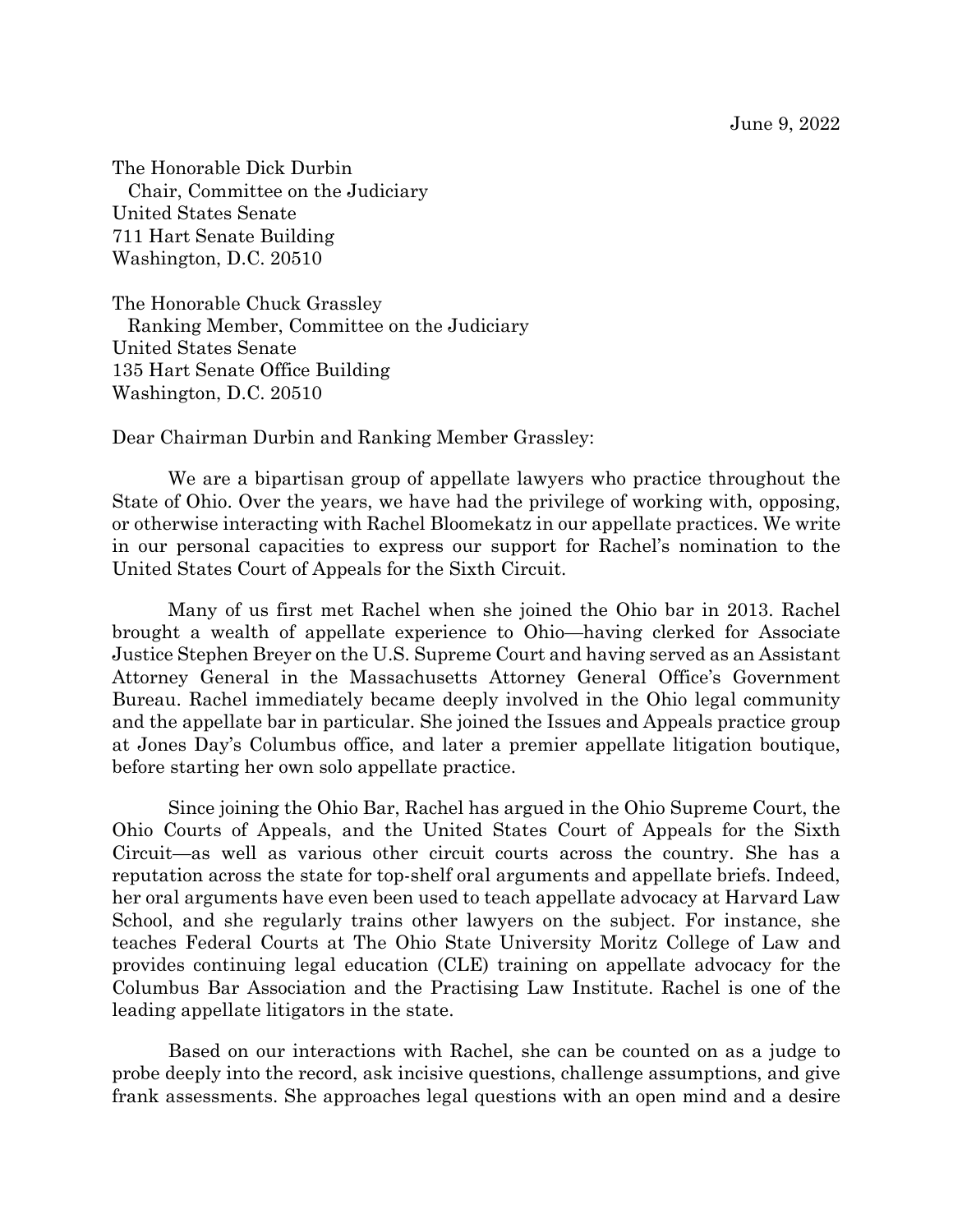Ohio Appellate Lawyers Letter in Support of Rachel Bloomekatz June 9, 2022 Page 2 of 4

to get it right. Rachel has the legal experience, intellectual firepower, work ethic, integrity, and disposition to serve the public and the legal community well on the Sixth Circuit.

The undersigned disagree on a number of issues. Many of us will no doubt disagree with some of the opinions Rachel will author or join on the Sixth Circuit. But we are united in urging the Judiciary Committee and the United States Senate to confirm her to the Sixth Circuit. Rachel has the right temperament to serve as an Article III judge, and her intelligence, diligence, and respect for the rule of law will make her an excellent addition to the Sixth Circuit.

Sincerely,[\\*](#page-1-0)

Jedidiah I. Bressman Principal Bressman Law

Yvette McGee Brown Former Ohio Supreme Court Justice Partner, Jones Day

Stephen Carney Deputy Solicitor Ohio Attorney General's Office

Louis A. Chaiten Partner, Issues and Appeals Practice Group Jones Day

Erik J. Clark Partner Organ Law LLP

Kyle T. Cutts Partner Baker & Hostetler LLP

<span id="page-1-0"></span><sup>\*</sup> Institutional affiliations are provided for identification purposes only.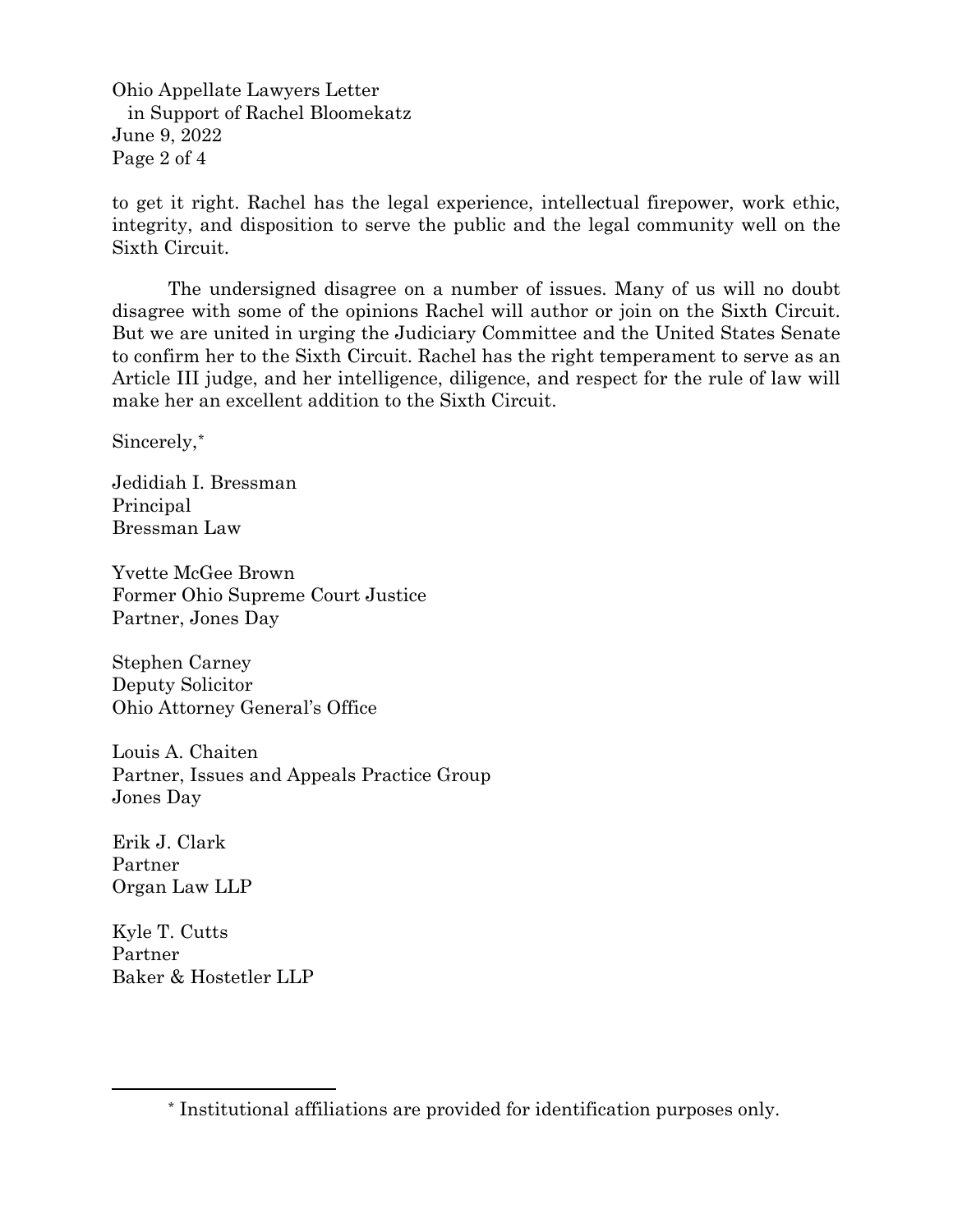Ohio Appellate Lawyers Letter in Support of Rachel Bloomekatz June 9, 2022 Page 3 of 4

Guenther Karl Fanter Partner Baker & Hostetler LLP

Benjamin Flowers Ohio Solicitor General Ohio Attorney General's Office

Benjamin C. Glassman Partner Squire Patton Boggs (US) LLP

Louis E. Grube Partner Flowers & Grube

Michael Hendershot Chief Deputy Solicitor Ohio Attorney General's Office

Kara H. Herrnstein Partner Bricker & Eckler

John J. Kulewicz Partner, Appellate Practice Co-Chair Vorys, Sater, Seymour and Pease LLP

Lauren S. Kuley Partner, Appellate and Supreme Court Practice Group Co-Chair Squire Patton Boggs (US) LLP

Michael D. Meuti Partner, Appellate Practice Group Chair Benesch Friedlander Coplan & Aronoff LLP

Amanda R. Parker Partner, Issues and Appeals Practice Group Jones Day